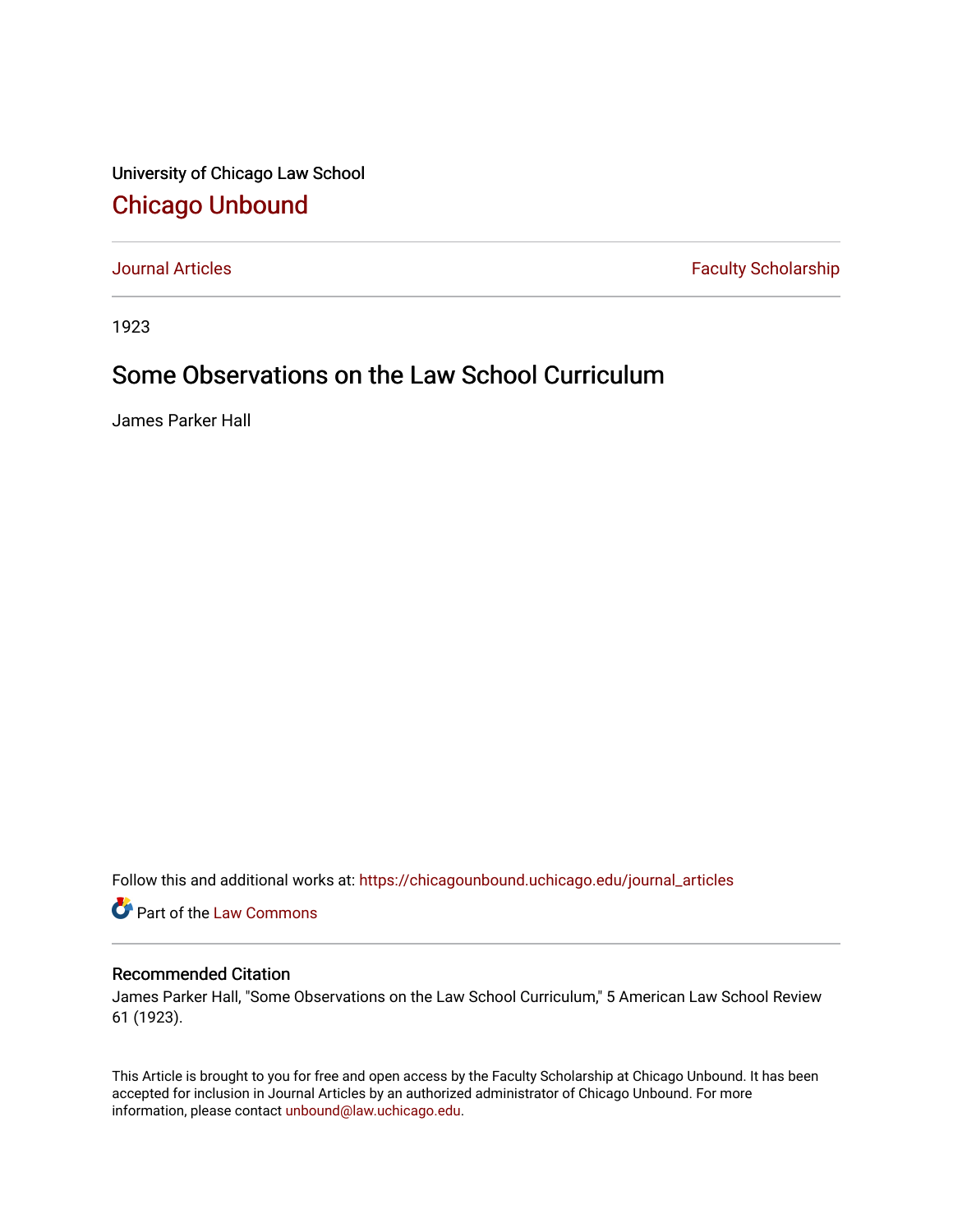# **THE AMERICAN LAW SCHOOL REVIEW**

*AN INTERCOLLEGIATE LAW JOURNAL*

S. E. TURNER, Editor

| Vol. 5 | PUBLISHED BY THE<br>WEST PUBLISHING COMPANY<br>ST. PAUL. MINN. | No. 2 |
|--------|----------------------------------------------------------------|-------|
|        |                                                                |       |

## **Some Observations on the Law School Curriculum**

*By JAMES PARKER BALL*

[Address of the President of the Association of American Law Schools, delivered at the Twentieth Annual Meeting at Chicago, December 28, 1922. The discussion following the President's address will be found on page 108 of this magazine.]

URING the past two years the mem- $\boldsymbol{U}$  bers of the Law School Association have been largely engaged, in co-operation with the American Bar Association, in endeavoring to state and to secure public recognition for higher standards of admission to the bar than have heretofore prevailed in this country. At its annual meeting in 1921, the Section of Legal Education of the American Bar Association adopted resolutions expressing its opinion that every candidate for admission to the bar should be a graduate of a law school requiring for admission at least two years of college study, providing for its students an adequate library and faculty, and requiring three years of full-time study of law (or an equivalent increase in this period for part-time schools). At its meeting in December, 1921, this Association changed its admission requirements for member schools, so as to require that by 1925 they all exact from students the two years of college study recommended by the Bar Association as preliminary to the study of law; the other requirements being already substantially in force.

Washington a Conference on Legal Education, attended by over 300 delegates from Bar Associations and law schools, which, in substance, indorsed the recommendations of the American Bar Association as regards states where there exist adequate educational facilities for meeting them. The Executive Committee of our Association is proposing at this meeting certain amendments to our articles designed to facilitate the enforcement of these standards within the Association, and to make our requirements substantially similar to those recommended by the American Bar Association for admission to the bar. These measures mark the close of a long campaign within the Law School Association for the adequate standardization of admission requirements to law schools. From requiring in 1901 the equivalent of a high school course of unspecified length, the Association came in 1907 to demand a full four-year high school course, and in 1908 officially expressed the hope that ultimately all members would require two years of college work, a hope that was realized last year by a unanimous vote of the schools in the

In February, 1922, there was held in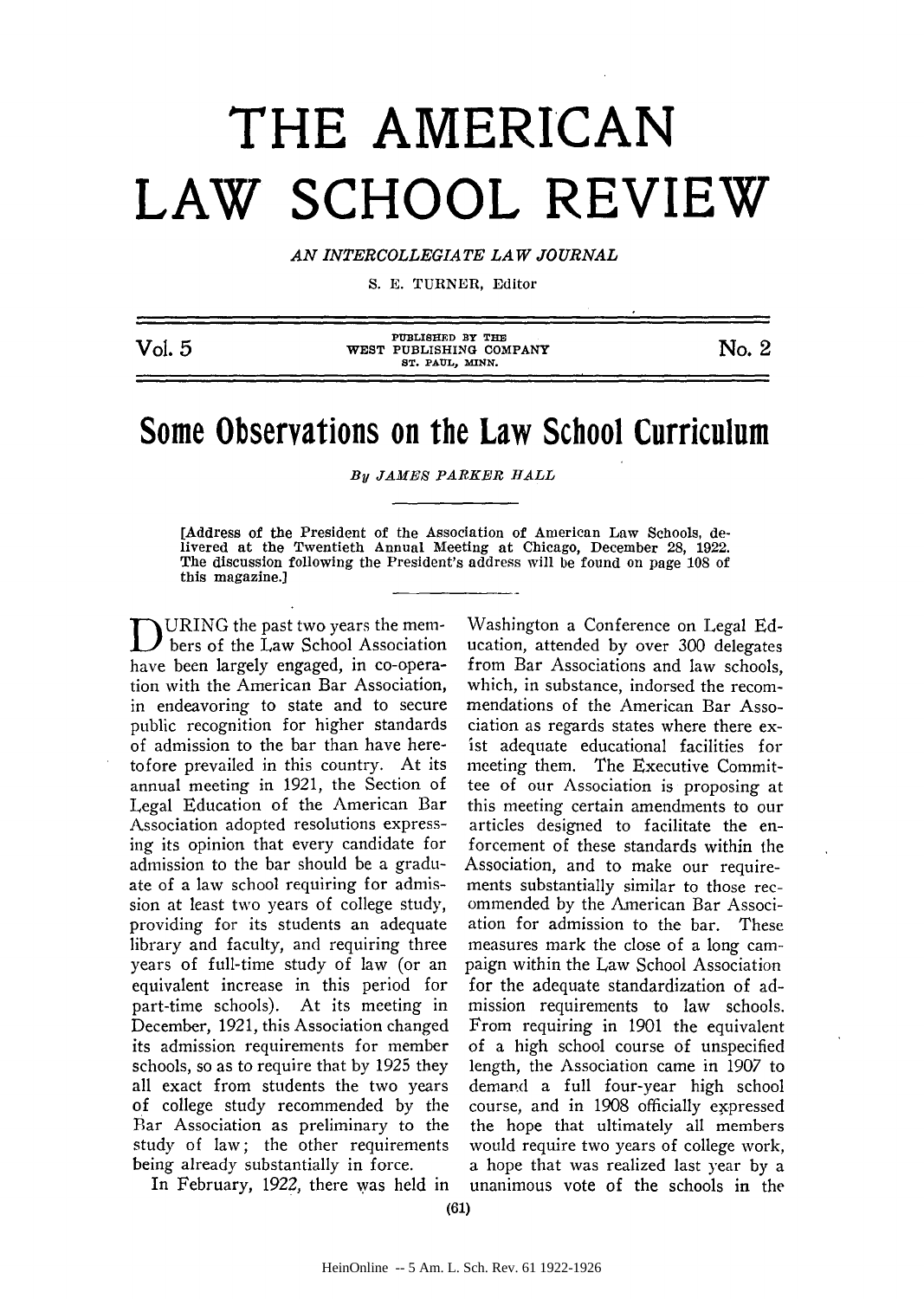Association. The Association's requirement of a three-year law course dates from 1905; that of an adequate library from 1912; and the one for full-time instructors became effective in 1919.

The only respect in which our requirements substantially differ from those of the American Bar Association regards the recognition accorded to night schools. They at present are ineligible to our membership. The Bar Association accepts the work of such schools (if otherwise qualified), provided that they require of their students a course that shall contain as many working hours as that of a full-time school. Probably no night school could do this in less than four years, and many would require more time. The amendments to article 6 submitted by our Executive Committee at this meeting make night schools eligible for membership in the Association on the same basis as day schools, provided they require as much work for a degree. Such a change was informally discussed at our meeting a year ago, without decisive result, and is now offered in a form that it is believed can be administered without undue difficulty. I venture to express the hope that it may be adopted, for three reasons:

First. It may encourage night schools of a noncommercial type-of which there are happily a few-to raise their entrance requirements and lengthen their courses of study, so as to become more effective instruments of legal education than would otherwise be possible, and the prestige of membership in the Association would, be of distinct advantage to them in competition with various commercialized non-member rivals. Not a few of the students in the night law schools of our large cities have had at least two years of college work, and probably would prefer to attend a night school composed chiefly of students as well prepared, if one were available. It is not too much to hope that at least one night school in each of our larger cities might be induced to adopt such standards, if adequately encouraged to do so, and a place on the American Bar Association list of preferred schools and

membership in our Association would certainly help them.

Second. Considerable criticism, whether deserved or not, has been directed against our Association, because it has refused to recognize night school wprk as such, without regard to its quality. Inasmuch as there is no likelihood of the abolition of night law schools for an indefinite period, while there is much possible room for improving them, it seems the part of wisdom and fairness to help the better ones, where it can be done to the improvement of legal education. Any night law school which in good faith would be willing to meet the present high requirements of the Association would be a great improvement upon existing night schools, and would deserve whatever advantage membership in the Association might give it. There will always be considerable differences between members of the Association, and it may well be believed that night schools that could qualify for admission would not necessarily be the least efficient schools in the Association. Such recognition of them would also largely disarm criticism of the motives of the Association and increase the weight of its recommendations for 'admission to the bar.

Third. Now that the American Bar Association and many of the local and state associations have embarked on a campaign to raise the requirements for admission to the bar it would be unfortunate to have any substantial differences of opinion between them and ourselves as to what constitutes proper standards of legal education. It is going to be hard enough at best to induce Legislatures and courts to adopt our views, if we are unanimous, without subjecting those views to such suspicions of unsoundness as may arise from controversy between ourselves.

But, while we are doing what we can to educate public opinion to the desirability of higher standards for admission to the bar, there remain with us permanently our own internal problems, and, among them, the one of the best use to make of the time that can be devoted by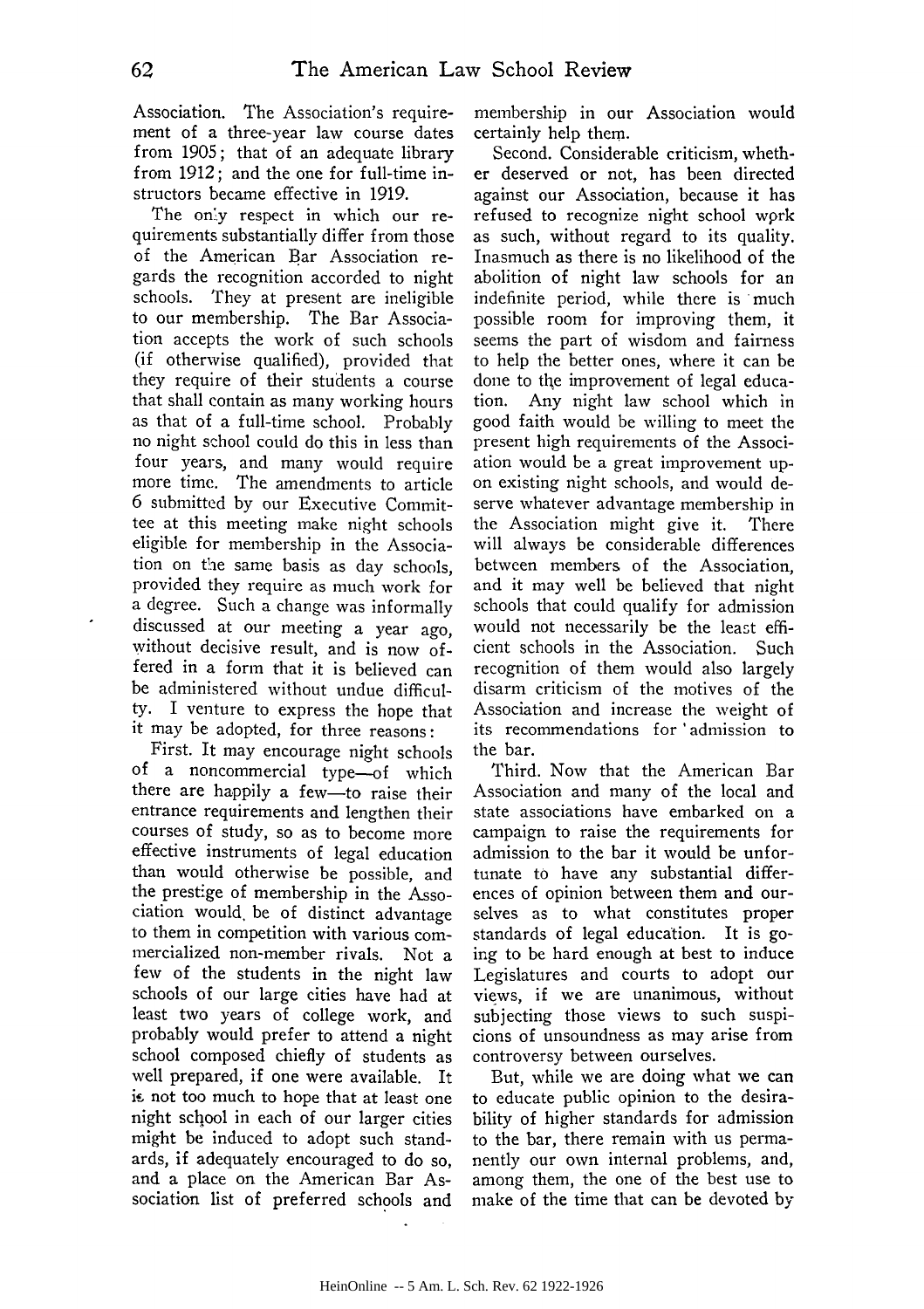students to law school training. It is to a phase of this that I shall devote the remainder of my remarks. Assuming that, for a considerable time at least, not more than three full years of legal study will be required by our states for admission to the bar, nor by our law schools for degrees, how shall we enable students to get as much out of this time as possible?

A careful examination of the courses commonly offered to students by members of the Association seems to justify the conclusion that enough of them to occupy about three-fourths of a student's time-that is to say, about two and one-fourth school years-are so important that a student would rarely be wise to replace any of them with courses chosen from the remainder of the curriculum. Doubtless not all teachers would agree upon the content of a list of the fundamental courses, and probably the same teacher would not make the same list for all schools; but, after making due allowance for reasonable differences of opinion, I think the above statement approximately correct. A student is, therefore, ordinarily at liberty to choose about three-fourths of a year's work from the courses of lesser importance. The entire list of those courses, in several schools, exceeds the fundamental ones in number and substantially equals them in combined length. In such a school the student who does no extra work for a degree will be able to take only one-third of the less important courses, if he takes all of the more important ones. In schools with a smaller number of electives the proportion that may be taken is greater, but, taking all members of the Association together, it is clear that the average three-year graduate, even though he do some extra work, will not be able to undertake more than from two-fifths to two-thirds of the lesser courses offered.

It is, of course, easy to exaggerate the importance of taking all, or nearly all, of these lesser courses. Even if a student could study them all he would still find in the world of practice many subjects, particularly statutory ones, of great prac-

tical value and interest, which are not, and are not likely to be included in law school programs. But a well-prepared student, who has studied three years in a good law school, who has taken under capable instruction all of the more important subjects and a fair number of the less important ones, is not helpless when a question arises in practice outside of any course he has studied, or even outside of those taught in law schools. Almost always he has a reasonable opportunity to study the matter and to inform himself. By fair industry and the use of that power of legal reasoning which he has acquired in the law school, he can rapidly come to sound conclusions about most questions on which he has had no systematic instruction.

But, other things being equal, the more ground a student can cover in a law school the better, and so I wish to examine critically certain suggestions that' have been made with this end in view.

The case method of studying law, which has achieved so complete a mastery of American legal education of the better sort, has certain unrivaled advantages in dealing with fundamental or difficult legal problems. As a method of training students in the technique of legal reasoning and in the rational and historical processes of legal thought, it yields incomparably better results than does any other. And this, of course, is the heart of the matter of making real lawyers. But, as has often been observed, it is a slow method, and in a given time very much less ground can be covered by it than by methods variously described as didactic, or descriptive, or informational. It is not so often perceived, however, that this is not so much a criticism of the case method as a statement (of what is indeed the fact) that there is no easy and rapid method of acquiring an adequate professional knowledge of a subject like law. History, economics, politics, religion, and all the important emotional reactions of society have affected the reasoned processes by which its doc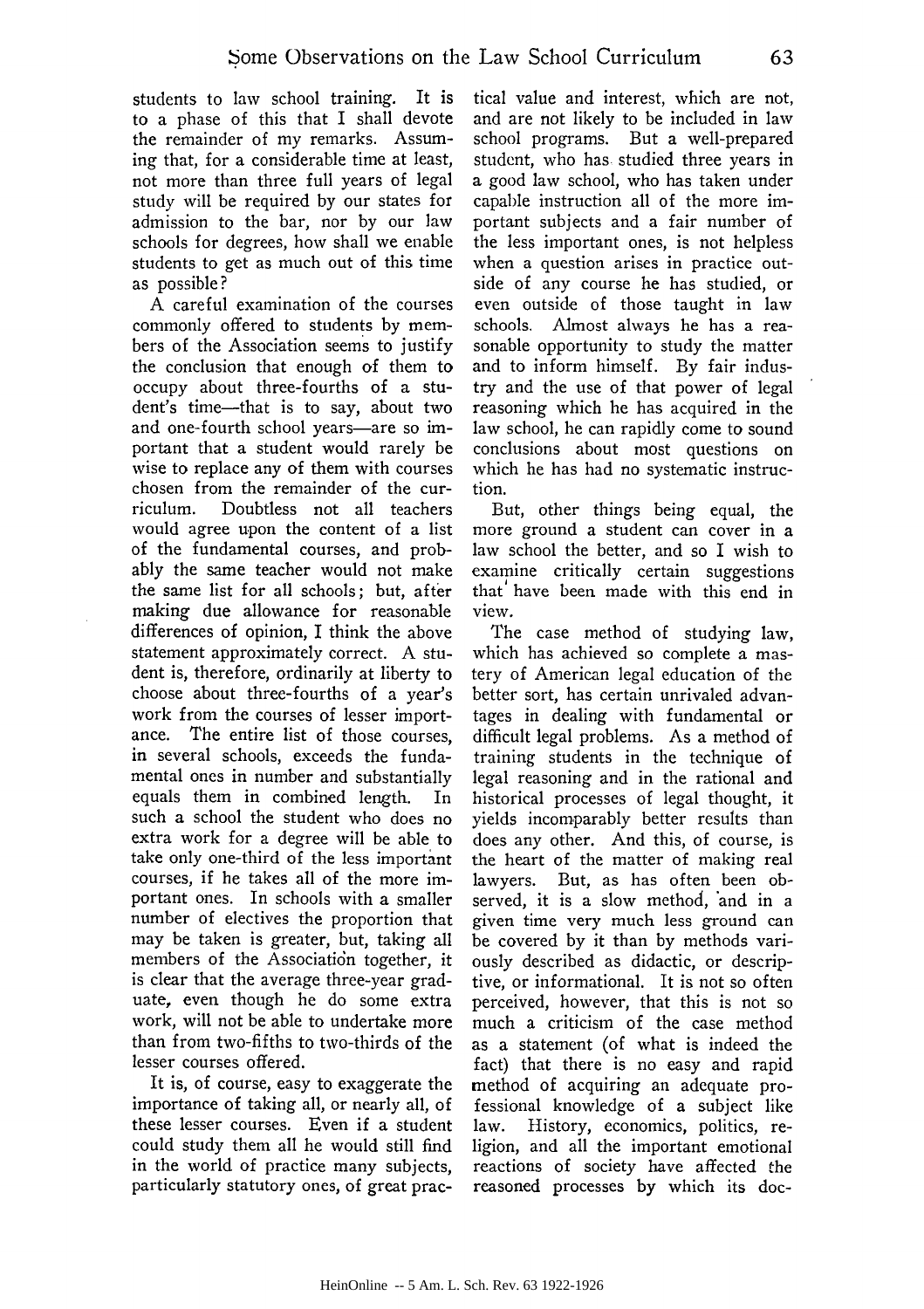trines have been wrought, and no mere description of the results as they appear at any given moment of time can begin to give the insight and mastery that come from thinking them through in company with the judges and lawyers who were the instruments of their fashioning. If this is a slow way, it is at any rate the only sure way.

Two plans have recently been proposed for enabling students to cover in the allotted three years of law school study more of the courses of lesser importance.

The first one suggests that much of the instruction in the lesser courses be made *informational* rather than *disciplinary,* and that the case method of study be here largely abandoned, on the ground that students get enough of this, for purposes of training, in the important courses which take three-fourths of their time, and hence that *information* about a considerable number of the remaining topics of the law becomes more valuable than *reasoned training* in a lesser number.

The second plan would retain the case method of instruction, but'would attempt to cover with it only the more important or more difficult parts of the lesser courses (omitting other parts or merely giving reading references to them), thus enabling a student to touch the "high spots" of a larger number of the lesser courses, at the sacrifice of their simpler portions and relative details.

Of the two, the second seems to me the better plan, It is true that a student who has spent three-fourths of his law school time in case method study has learned to work **by** this method, and can use it intelligently on any topic that he may choose to investigate. In this sense it is also true that somewhat more case study in the law school probably would not give him greater facility in this. But the time spent in a law school is so important, educationally, that it seems unwise to spend any substantial part of it in exercises which a student could carry on nearly as well **by** himself outside of school; and the acquisition of mere

information about law is chiefly of this type.

Even though the information a teacher may give is better organized and more accurate than can be obtained elsewhere, it had better be given in the form of supplementary reading or auxiliary lectures, designed to occupy as few as possible of those precious and all too brief hours that teacher and student can spend together in the classroom. There is very little educational value in displaying before a student a series of snapshots of the law as it is (or is said to **be)** at any given moment, without adequate consideration of the rational and historic processes of legal thought **by** which these results have been achiev**ed.** I know it will be said that a teacher may rehearse these, too, in outline, at least, as part of the "information" **he** is giving-and, if he is doing his work artistically, this is, of course, true-but dissertation can never take the place of discussion as a means of securing a really adequate comprehension of the more important legal principles. So far as practicable, the student's time in school should **be** occupied with a study of those doctrines that have become what they are through historic development and reasoned processes of thought, which repay careful directed study, and this means in the main the case method.

The advocates of the second plan admit all of this fully, but suggest that, when a student has studied the more fundamental subjects somewhat thoroughly in this manner, he may more profitably devote the remainder of his time solely to the more important and difficult portions of a considerable number of the lesser courses than to a detailed study of fewer of them. To put the matter concretely, let us assume (1) that, by a purely informational method (whether by lectures or by printed material), the content of about fifteen of the lesser courses could be fairly covered in the time at the student's disposal after he has studied the fundamental courses somewhat thoroughly by the case method; (2) that the difficult and important parts only of about ten of the lesser courses could be studied using the case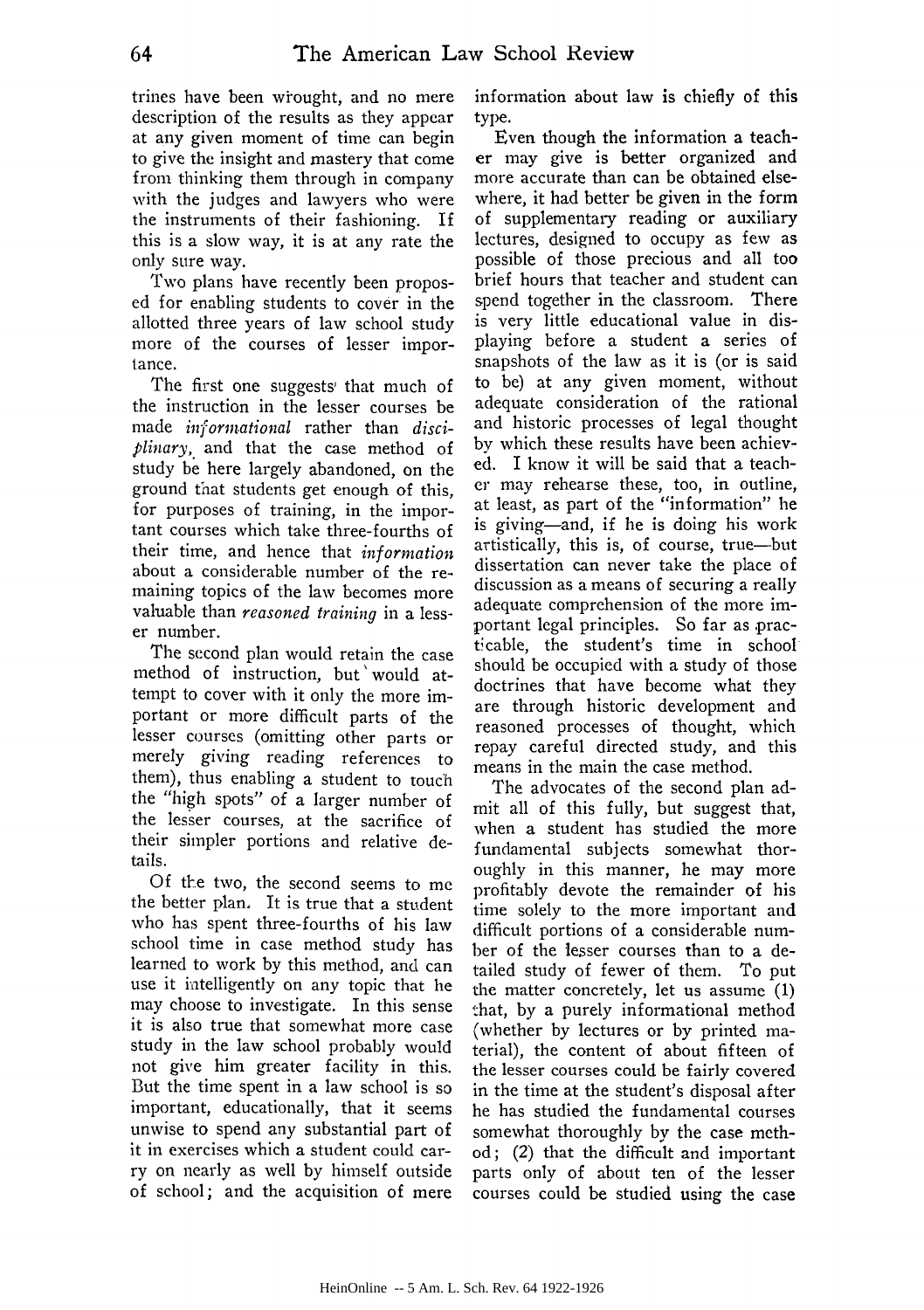method; and (3) that only six or seven of these courses could be covered by the case method in the same detail in which the fundamental courses are studied. This, I estimate, is just about what the -alternatives amount to.

No doubt reasonable arguments can be made for any one of these views. In practice they will not be so sharply differentiated as they are in my statement of them. They will overlap more than would be indicated by partisan arguments for or against any of them. No sensible advocate of alternative No. 1 will insist on dealing didactically with *every* topic, even though it is quite clear that at least a few are specially unfit for this treatment; nor will any sensible advocate of No. 3 treat *all* the lesser subjects in the same detail as he would the fundamental first year courses. So we may here discount in advance a type of argument often advanced by those who assume that persons who differ from them in policy will necessarily administer their policies in the most extreme and unwise manner conceivable. But, allowing for the most reasonable pursuit of either of the three plans, the differences in both method and result will be substantial.

As already indicated I believe plan 2 to be better than plan 1, despite the greater *variety* of information that can be obtained by the latter. My experience, both personal and from observation, is that no legal doctrine of importance or difficulty can be adequately understood save by a careful study and analysis of its original sources. Being told all about it is no substitute for personal investigation of it, though it may greatly assist the latter. Much of the information ostensibly gained by the didactic method is not knowledge that is really usable in a pinch, or that can be relied upon to illumine novel or analogous situations, as can the more hardly won mastery that comes from a study of sources; and the supposed gain from a wider horizon of legal learning is thus largely specious.

There remains the objection that such a touching of the "high spots" only, in the lesser courses, as is contemplated by plan No. 2, really means superficial work, as compared with a more thorough treatment of each course as a whole. Now "superficial work" is a relative term. Any one of our major subjects could be given more intensively with advantage, so far as that particular topic is concerned, were it not for the just demands of other topics, which require some pruning of them all. In fact, the amount of time actually devoted to standard subjects like Contracts and Torts differs a good deal in equally good schools. It varies all the way from about 90 hours to nearly 140 in the case of Contracts, and from about 70 to 110 in the case of Torts. It cannot fairly be said that these subjects are "superficially" taught, where the lesser number of hours are required. What really happens is that the simpler or less important parts of these subjects are omitted in some schools, in order to gain time for other subjects not so important as a whole, but *some* knowledge of which is believed to be more important than a more *detailed* knowledge of Contracts and Torts. The plan here advocated merely prunes, more ruthlessly, the lesser topics, with the deliberate purpose of devoting as much law school study time as possible to those matters of which it is most difficult to acquire an effective knowledge outside of a law school, whether they can be classified together into a moderate number of rather compact subjects or not.

The traditional division of the field of legal learning into law school "courses" being somewhat arbitrary, anyway, it is very arguable that a student is better equipped for practice who has mastered the difficult parts of a good many subjects than if he has both the difficulties and the details of a smaller number. It certainly seems easier for him to study the details of the lesser subjects by himself than it would be independently to master *both* the difficulties and details of those that he must otherwise omit altogether. The actual doctrines studied under this plan will be studied thoroughly, but they will be chosen for their difficul